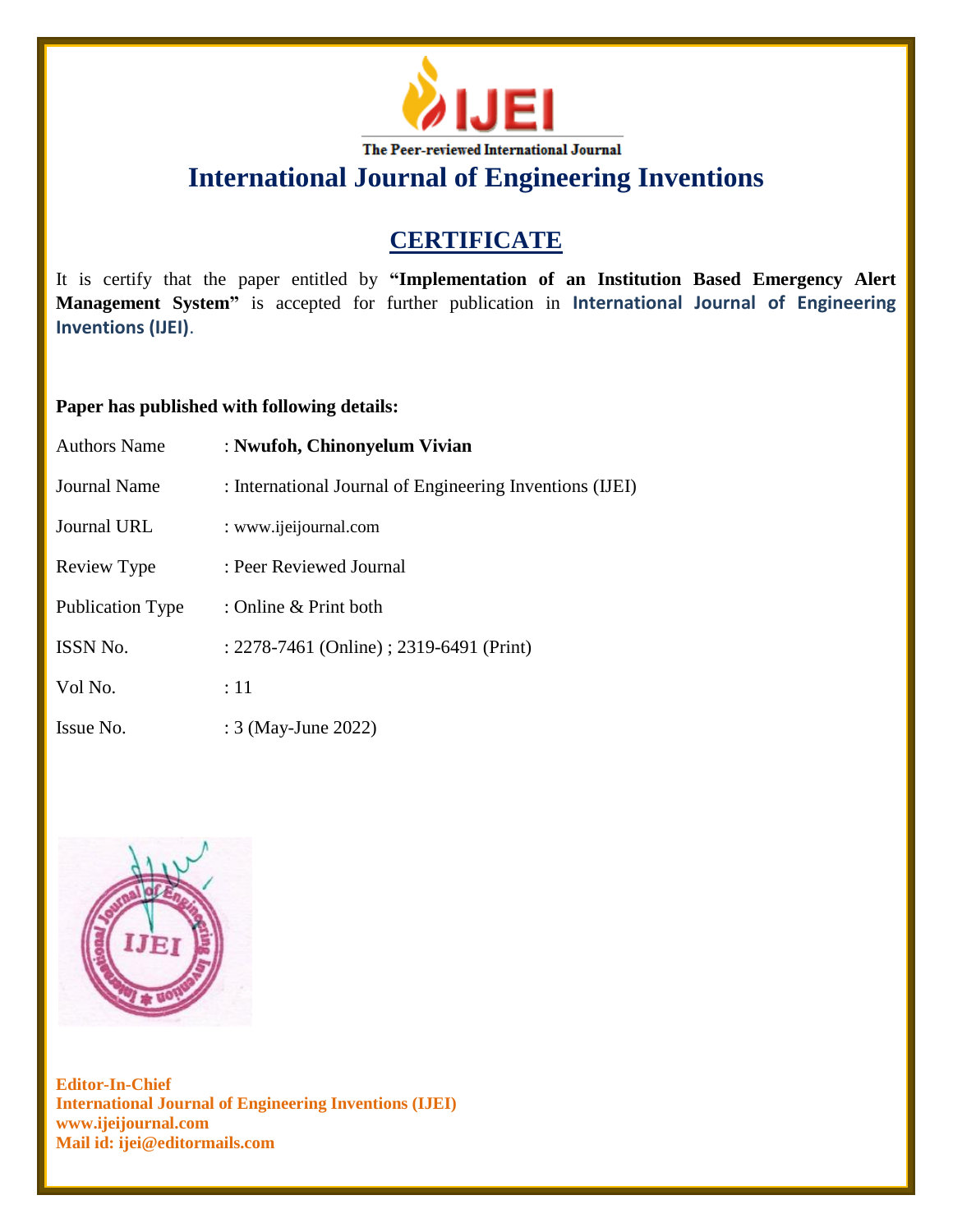

**International Journal of Engineering Inventions**

# **CERTIFICATE**

It is certify that the paper entitled by **"Implementation of an Institution Based Emergency Alert Management System"** is accepted for further publication in **International Journal of Engineering Inventions (IJEI)**.

#### **Paper has published with following details:**

| <b>Authors Name</b> | : Olanrewaju, Omowamiwa Taiwo                            |
|---------------------|----------------------------------------------------------|
| Journal Name        | : International Journal of Engineering Inventions (IJEI) |
| <b>Journal URL</b>  | : www.ijeijournal.com                                    |
| Review Type         | : Peer Reviewed Journal                                  |
| Publication Type    | : Online $\&$ Print both                                 |
| <b>ISSN No.</b>     | : 2278-7461 (Online) ; 2319-6491 (Print)                 |
| Vol No.             | $\div 11$                                                |
| Issue No.           | : 3 (May-June 2022)                                      |



**Editor-In-Chief International Journal of Engineering Inventions (IJEI) www.ijeijournal.com Mail id: ijei@editormails.com**